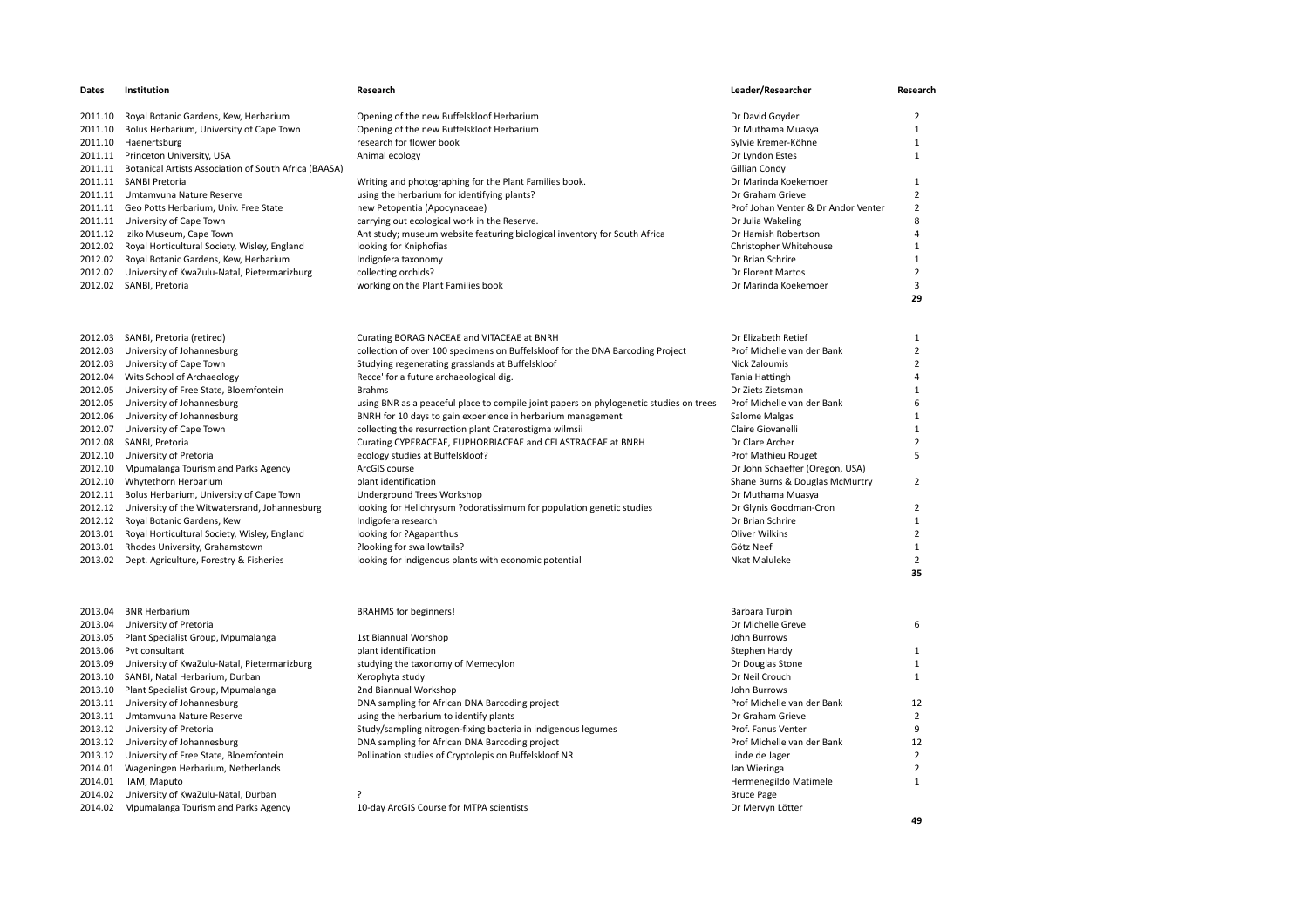|         | 2014.03 Wits School of Archaeology                                                                    | studying climate change using carbon isotopes in tree rings - and the effects that climate Dr Alex Schoeman                           |                                        | $\overline{4}$          |
|---------|-------------------------------------------------------------------------------------------------------|---------------------------------------------------------------------------------------------------------------------------------------|----------------------------------------|-------------------------|
| 2014.03 | Tony de Castro, Environmental Consultant                                                              | Discussing with JE Burrows plants in Mozambique                                                                                       |                                        | $\overline{1}$          |
| 2014.03 | Drs Kate & Graham Grieve                                                                              | Using the Herbarium to identify plants                                                                                                |                                        | $\overline{2}$          |
| 2014.03 | North-west University, Potchefstroom                                                                  | Brassicaceae                                                                                                                          | Melissa Andriessen                     | 3                       |
| 2014.03 | University of Edinburgh                                                                               | Petalidium (Acanthaceae)                                                                                                              | Dr Kyle Dexter                         | $\mathcal{P}$           |
| 2014.04 | Universities of Pretoria and KZN - Pietermaritzburg                                                   |                                                                                                                                       | Prof Mathieu Rouget and dr Michelle Gr | 6                       |
| 2014.04 | University of Free State, Bloemfontein                                                                | ?                                                                                                                                     | Prof Johan Venter & Dr Andor Venter    | $\overline{4}$          |
| 2014.04 | Rhodes University, Grahamstown                                                                        | <b>BRAHMS</b> help                                                                                                                    | Dr V Ralph Clark                       | 1                       |
| 2014.05 | Walter Sisulu National Botanical Gardens & MSBP                                                       | Plant collection for seed bank?                                                                                                       | Mandiso Kondlo                         | $\overline{a}$          |
| 2014.06 | Wits School of Archaeology                                                                            | Excavating Iron-smelting Site, Old Gum Block                                                                                          | Dr Alex Schoeman                       | $\overline{7}$          |
| 2014.06 | SANBI                                                                                                 | Red-Data Workshop for Mozambique                                                                                                      | Domitilla Raimondo                     | 9                       |
| 2014.06 | University of Limpopo                                                                                 | Psychotria studies on Buffelskloof and elsewhere                                                                                      | Dr Bronwyn Egan                        | $\overline{2}$          |
| 2014.07 | Buffelskloof NR                                                                                       | 2nd BRAHMS Database Course for Beginners                                                                                              | Barbara Turpin                         |                         |
| 2014.08 | University of Johannesburg                                                                            | Scanning of BNRH specimens for African DNA Barcoding Project                                                                          |                                        | $\overline{2}$          |
| 2014.10 | SANBI, Pretoria                                                                                       | Painting Ochna from Buffelskloof NR                                                                                                   | Gillian Condy                          | $\mathbf{1}$            |
| 2014.10 |                                                                                                       | Discussing a new book with JE & SM Burrows                                                                                            | Elsa Pooley                            | 1                       |
| 2014.10 | Museum of Natural History, Oslo, Norway                                                               | Studying lichens                                                                                                                      | Prof. Einar Timdal                     | $\mathbf{1}$            |
| 2014.10 | Museum of Natural History, Oslo, Norway                                                               | Studying monocots                                                                                                                     | Prof. Brita Stedje                     | $\mathbf{1}$            |
| 2014.10 | Walter Sisulu National Botanical Gardens                                                              | studying the genus Ledebouria                                                                                                         | Andrew Hankey                          | $\overline{A}$          |
| 2014.10 | SANBI, Pretoria                                                                                       | collecting seed for the gardens                                                                                                       | Lufuno Konanani & Malesolo Magoele     | $\mathsf{\overline{R}}$ |
| 2014.10 | Plant Specialist Group, Mpumalanga                                                                    | <b>Biannual Workshop</b>                                                                                                              | John Burrows                           |                         |
| 2014.11 | University of Pretoria                                                                                | Chemistry of Helichrysum                                                                                                              | Simin Emamzadeh-Yazdi                  | $\overline{2}$          |
|         |                                                                                                       | 2014.11 School of Conservation Biology, University of Cape Towi Working on MSc thesis 'The Maputaland Centre of Endemism' for 3 weeks | Hermenegildo Matimele                  | $\mathbf{1}$            |
|         | 2014.12 IIAM, Maputo                                                                                  | Studying for MSc?                                                                                                                     | Hermenegildo Matimele                  | $\mathbf{1}$            |
|         | 2015.01 Rhodes University, Grahamstown                                                                |                                                                                                                                       | Dr V Ralph Clark                       | 3                       |
| 2015.01 | Compton Herbarium, Kirstenbosch                                                                       | Collecting Alepidea and Tephrosia species                                                                                             | Dr Anthony Magee                       | $\Delta$                |
| 2015.02 | University of Johannesburg                                                                            | Collecting specimens for DNA Barcoding Project                                                                                        | Prof Michelle van der Bank             | $\mathbf{R}$            |
|         | 2015.02 SA Botanical Society, Lowveld Branch                                                          | to view educational facilities and herbarium at Buffelskloof NR                                                                       | Frank Webb                             |                         |
|         |                                                                                                       |                                                                                                                                       |                                        |                         |
|         |                                                                                                       |                                                                                                                                       |                                        | 82                      |
|         |                                                                                                       |                                                                                                                                       |                                        |                         |
|         |                                                                                                       |                                                                                                                                       |                                        |                         |
| 2015.03 | University of Cape Town                                                                               | collecting Xerophyta viscosa for gene-splicing work                                                                                   | Dr Astrid Radermacher                  | $\overline{2}$          |
| 2015.03 | University of Free State, Bloemfontein                                                                | Collecting Crabbea and Periplocaceae on BKNR and elsewhere in Mpumalanga                                                              | Dr Lize Joubert                        | 3                       |
| 2015.03 | University of Pretoria                                                                                | monitoring and setting out transects on BKNR                                                                                          | Dr Michelle Greve                      | 8                       |
| 2015.03 | North-west University, Potchefstroom                                                                  | surveying lichens on BKNR                                                                                                             | Prof. Stefan Siebert                   | $\overline{2}$          |
| 2015.04 | Kirstenbosch National Botanical Gardens                                                               |                                                                                                                                       | Dr Ernst van Jaarsveld                 | $\Delta$                |
| 2015.04 | Tony de Castro, Environmental Consultant                                                              | using the herbarium to identify plants                                                                                                |                                        | $\mathbf{1}$            |
| 2015.05 | University of Cape Town                                                                               |                                                                                                                                       | Hermenegildo Matimele                  | $\overline{2}$          |
| 2015.05 | Plant Specialist Group, Mpumalanga                                                                    | <b>Biannual Workshop</b>                                                                                                              |                                        |                         |
| 2015.05 | Kunming Institute of Botany, Chinese Academy of Scien Collecting seeds at Buffelskloof and elsewhere? |                                                                                                                                       | Lian-ming Gao                          | 3                       |
| 2015.07 | Tswalu Kalahari Game Reserve                                                                          | to view the herbarium at Buffelskloof as a model for establishing one at Tswalu                                                       | Duncan Macfadyen                       | 3                       |
| 2015.08 | University of Pretoria                                                                                | Birds & Bushclumps project                                                                                                            | Dr Michelle Greve                      | $\overline{2}$          |
| 2015.09 | University of Cape Town                                                                               | collecting DNA samples of Myrothamnus flabellifolius                                                                                  | Joanne Bentley                         | $\overline{2}$          |
| 2015.09 |                                                                                                       | School of Conservation Biology, University of Cape Towi Working on MSc thesis 'The Maputaland Centre of Endemism' for 4 days          | Hermenegildo Matimele                  | $\mathbf{1}$            |
| 2015.11 | <b>Escarpment Bird Club</b>                                                                           | <b>Bird Atlasing?</b>                                                                                                                 | George Skinner                         |                         |
|         | 2015.11 University of Alicante, Spain                                                                 | $\cdot$                                                                                                                               | Alejandro Terrones                     | $\mathbf{1}$            |
|         | 2015.12 University of Pretoria                                                                        | Phytochemistry of Helichrysum                                                                                                         | Simin Emamzadeh-Yazdi                  | $\overline{2}$          |
| 2016.01 | University of Pretoria                                                                                | Birds & Bushclumps project                                                                                                            | Dr Michelle Greve                      | 5                       |
|         | 2016.01 University of KwaZulu-Natal, Pietermarizburg                                                  | studying orchids at Buffelskloof and elsewhere in Mpumalanga                                                                          | Dr Benny Bytebier                      | $\overline{2}$          |
| 2016.01 | North-west University, Potchefstroom                                                                  | A National Geographic-funded project on lichens; at least one 'species' they found at BKN Dr Stefan Siebert                           |                                        | 6                       |
| 2016.02 | School of Conservation Biology, University of Cape Town                                               |                                                                                                                                       | Hermenegildo Matimele                  | $\overline{2}$          |
|         | 2016.02 Tonteldoos Conservancy                                                                        | to view the reserve and herbarium at Buffelskloof - donated a microscope to the herbariu Chris Lenferna                               |                                        |                         |

2016.03 Dept. of Pharmaceutical Science, Tshwane University of Technology **Prof**use Prof Alvaro Viljoen 4 and 2016.03 Prof Alvaro Viljoen 4